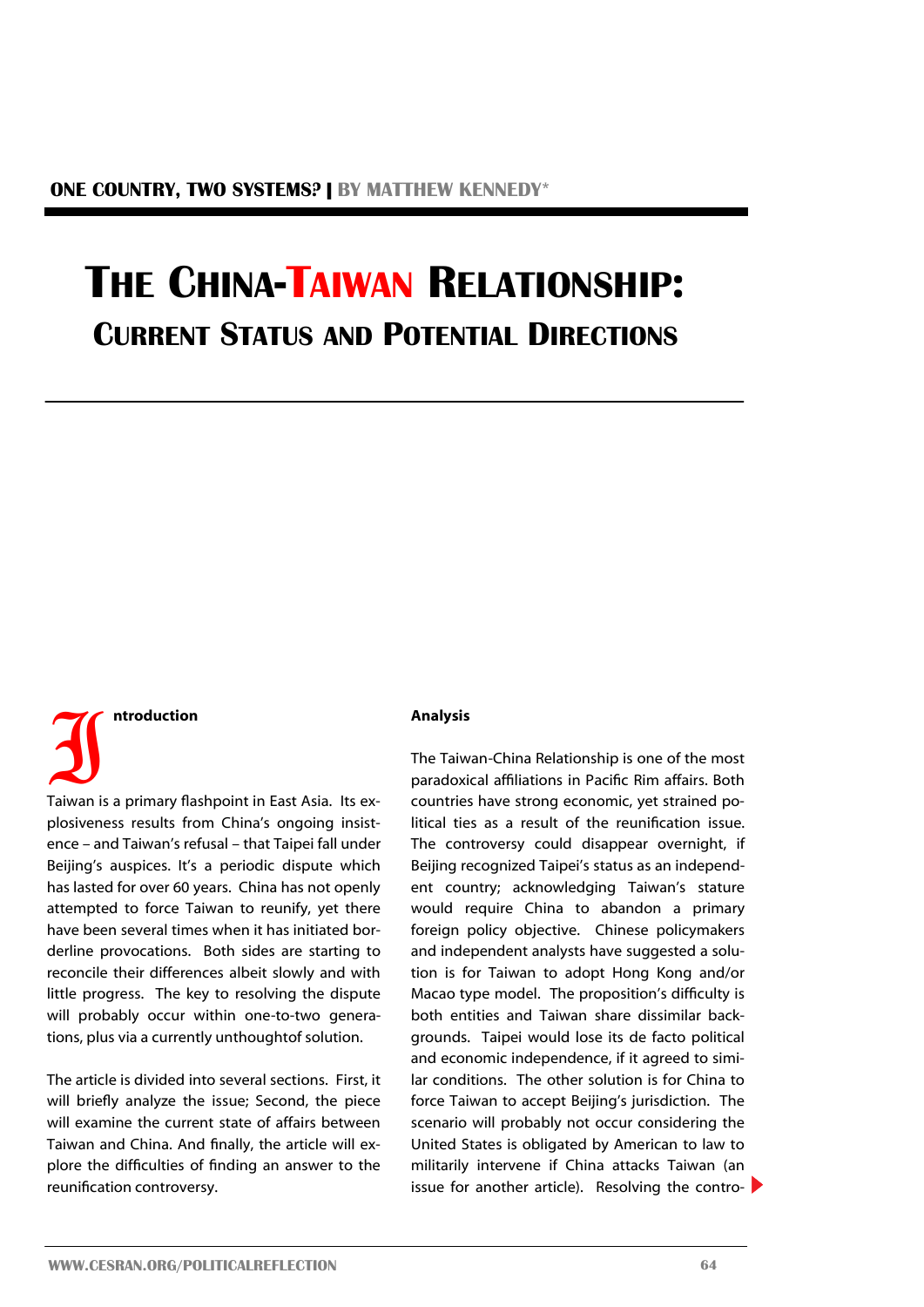versy probably won't occur within the current generation's timeframe, since leaders on both sides of the Taiwan Strait are from or are distantly linked from the era when the dispute started. The most likely scenario is the reunification issue will remain unresolved for years to come – and that a discounted and/or unconsidered solution will present itself when a new generation of leaders occupies Beijing and Taiwan's political reins.

#### **Background:**

*Historical roots, China's Perspective, and Taiwan's Viewpoint* 

The Taiwan conflicts' origins are historical and political in nature. Its roots are traceable to the 1940s, while the current difficulties are linked to differences between how Beijing and Taipei interpret a settlement of the reunification problem.

The dispute started in 1949. Throughout the 1930s forces loyal to the Chinese Communist Par-



ty and General Chaing Kai-Shek clashed in a civil war. Both sides set aside their differences and coordinated their efforts between 1937 and 1945 against the Japanese when Tokyo invaded and occupied a significant part of the country. Their dispute reemerged after Japan's defeat. The civil war lasted for another four years until 1949 when Chaing Kai-Shek fled to Taiwan after his forces were defeated by the CCP. A key objective of the Chinese authorities has been the reunification of Taiwan under Beijing's auspices since.

China's policy towards Taiwan is defined in the Chinese Constitution's Preamble and the 2005 Anti-Secessionist Law. The Constitution's Preamble states,

> "Taiwan is part of the sacred territory of the People's Republic of China. It is the inviolable duty of all Chinese people, including our compatriots in Taiwan, to accomplish the great task of reunifying the motherland.."<sup>1</sup>

Beijing's 2005 Anti-Secessionist Law further explains China's policies towards Taiwan. Article 2 notes that there is only "One China" and Taiwan is a part of it. Article 5 contends Beijing will seek reunification with Taipei under peaceful means. Article 6 details issues China will collaborate with Taiwan over to encourage peace and stability in the Taiwan Straits. These subjects range from economic activities, such as trade, to combating crime and encouraging cultural exchanges between both entities. Article 7 examines the steps Chinese authorities are willing to initiate with Taiwan on the reunification matter. These include ending hostilities, establishing procedures for the development of cross strait relations plus a peaceful reunification, ascertaining the political status of Taiwan's authorities within the Chinese government hierarchy, determining Taipei's international status within Beijing's strategic apparatus, and related issues relevant to Taiwan's status within China. And finally Article 8 endows Chinese authorities with the latitude of utilizing military force against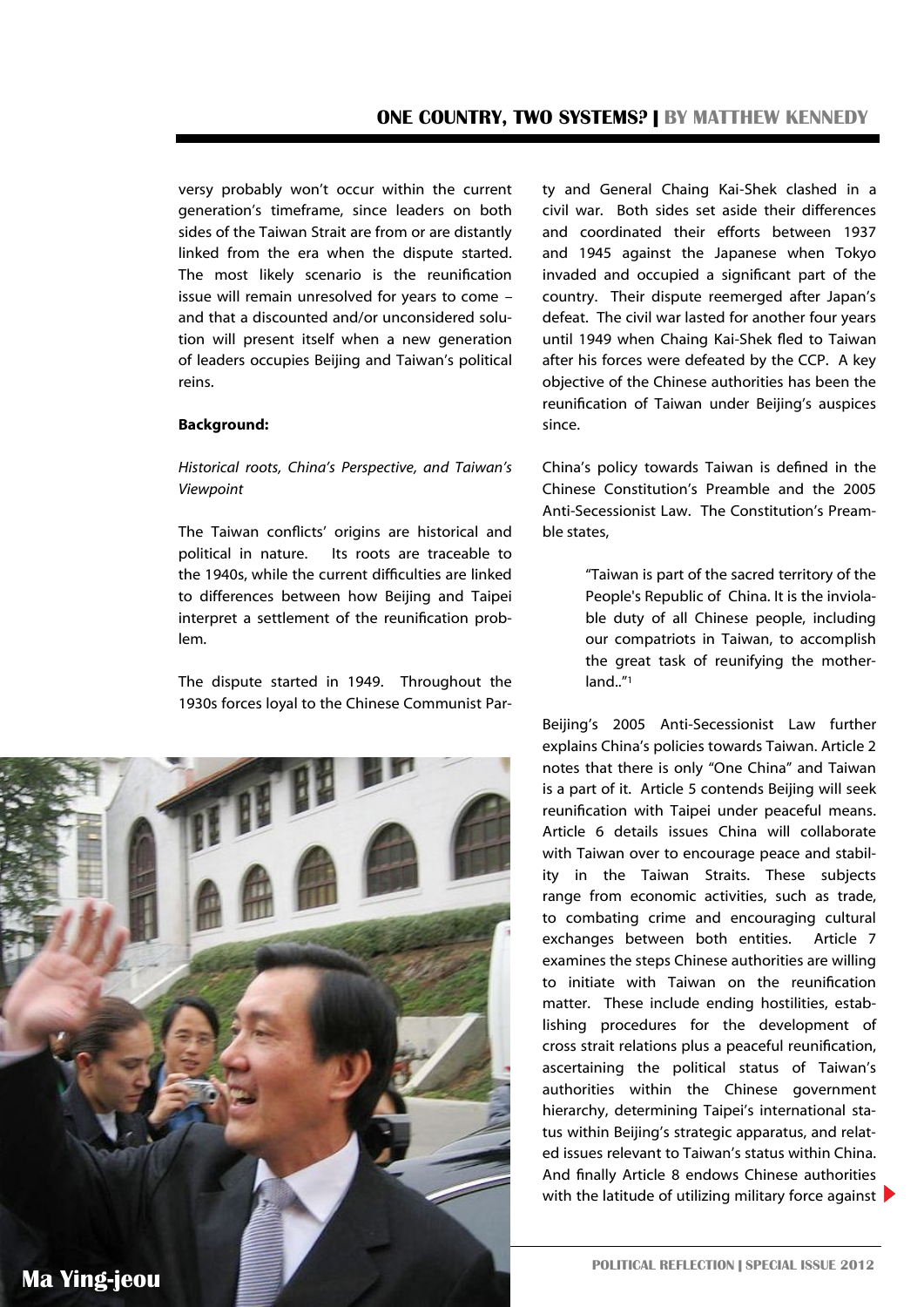Taiwan, if Taipei's officially declares independence from Beijing.<sup>2</sup>

Taiwan's policy towards China was spelled out in a June 2008 interview President [Ma Ying](http://topics.nytimes.com/top/reference/timestopics/people/m/ma_yingjeou/index.html?inline=nyt-per)-jeou furnished to the New York Times. Ma called for an enhancement of economic ties between the PRC and Taiwan to include a broader access to China's markets for Taiwan's businessmen, plus direct air flights between Taiwan and China among many proposals. He said Taiwan is willing to negotiate its political status with China but only when Beijing removed its short-and-medium range missiles targeting Taipei.<sup>3</sup> He officially opposes reunification<sup>4</sup>, yet the Taiwan leader is willing to consider indirect discussions on the matter. Ma noted during the 2009 Presidential Campaign that he accepts the non-documented 1992 understanding between Beijing and Taipei leaders of the "One China" concept. What neither side resolved is what officially does the "One-China" idea mean? Neither side has revisited the issue since the 1992 meeting.<sup>5</sup>

#### **The Reunification Issue:**

*Complexities, the Hong Kong-Macao Solution, and Realities*

The Chinese-Taiwan relationship is divided into economic and reunification related affairs. The direction Beijing and Taipei have made on the issues is paradoxical in nature. Both sides have made notable progress in the financial realm; the political issue remains deadlocked, especially regarding the reunification subject.

Beijing-Taipei relations were almost non-existent from 1949 to the early  $21^{st}$  century. A thaw in the rapport started in 2004, when Taiwan elected a president, [Chen Shui](http://en.wikipedia.org/wiki/Chen_Shui-bian)-bian, who was receptive to closer relations, unlike his predecessors. The changed attitude led to a meeting between China's President Hu Jin Tao and the chairman of Taiwan's leading political party in April 2005. Both sides increased their interactions, consequently, and signed several economic agreements shortly thereafter. Their efforts were complimented by additional accords signed

since 2008. The agreements allowed for direct flights, maritime and mail links, and an augmentation of trade and investment opportunities between China and Taiwan.<sup>6</sup> Both countries signed a significant accord called the Economic Co-operation Framework Agreement (ECFA) in June 2010. It seeks to reduce tariff barriers and obstacles to commercial interactions. The ECFA additionally provides favorable tariffs for over 500 types of Taiwanese exports to China, while Chinese companies will receive preferential tax breaks on approximately 260 products.<sup>7</sup>

The relationship's most difficult issue relates to reunification. Various solutions have been pro-

**Beijing-Taipei relations were almost nonexistent from 1949 to the early 21<sup>st</sup> century. A thaw in the rapport started in 2004, when Taiwan elected a president, [Chen Shui](http://en.wikipedia.org/wiki/Chen_Shui-bian) [-bian,](http://en.wikipedia.org/wiki/Chen_Shui-bian) who was receptive to closer relations, unlike his predecessors.**

posed to address the matter. One suggested idea is to place Taiwan under a similar administrative arrangement as Hong Kong and Macao. It's an issue many Taipei policymakers oppose, since they contend it may cause Taiwan to lose its independence.<sup>8</sup> The situation requires exploring several questions: under what type of jurisdiction is Hong Kong under? Is it similar to Macao? And could Taiwan accept an administration arrangement akin to Hong Kong and Macao's status?

One approach to understanding the commonalities/disparities between Beijing's governorship over Hong Kong and Macao is an examination of the agreements China signed with the United Kingdom and Portugal over both areas. The prime documents between Beijing and London/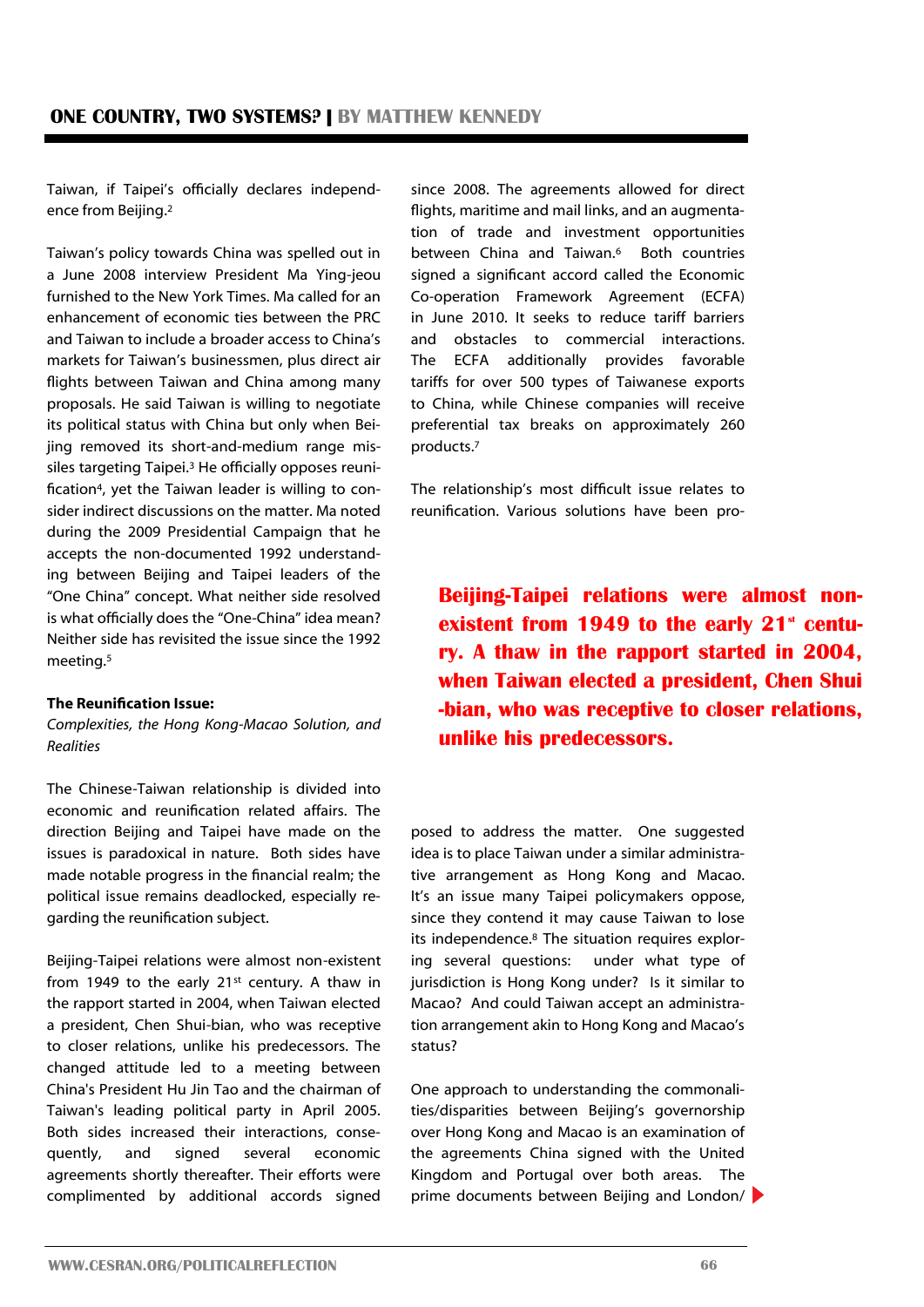Lisbon are called "The Joint Declaration of the Government of the 1) the United Kingdom of Great Britain and Northern Ireland and the Government of the People's Republic of China on the Question of Hong Kong; and 2) People's Republic of China and The Government of the Republic of Portugal on the question of Macao."

Hong Kong and Macao share similar administrative arrangements. Both areas are described as a "Special Administrative Region……in accordance with the provisions of Article 31 of the Constitution of the PRC"<sup>9</sup> A second commonality is Hong Kong and Macao are managed by the PRC's Central People's Government (CPG). The "Special Administrative Region" designation allows Hong Kong and Macao's Executive, Legislative, and Judicial authorities to create and implement their own laws and regulations; the designation prohibits both entities from formulating their own defense and foreign policies – a responsibility given to the CPG.10 Another similarity relates to the appointment of governing officials. Both Declarations give the authority for assigning Hong Kong and Macao's chief executive to the CPG, which will make its determination based on each entity's local electoral results. Both entities' principle officials will be nominated by the executive officer for appointment by the CPG.<sup>11</sup> Hong Kong and Macao are allowed to establish economic relations with their original London and Lisbon overseers, plus any other nations of interest.<sup>12</sup> The last major issue relates to the right of Hong Kong/Macao's citizens. Individuals from both areas will retain their original political, economic, and

commercial privileges under the Joint Declarations; both documents mandate Hong Kong and Macao authorities with guaranteeing these rights.<sup>13</sup>

Utilizing Hong Kong and Macao's administrative arrangements with Beijing as a model for Chinese -Taiwan reunification is unrealistic. There are similarities between Taiwan, Hong Kong, and Taipei; the differences outweigh the commonalities. Hong Kong and Macao were originally established as Colonies by the British and Portuguese, whereas Taiwan's polity was formed by the late General Chang Kai-Shek and the KMT party. Taiwan occupies a larger geographical area, and consists of different jurisdictional areas. The island's government is divided into various "county's", which are similar to Japan's Prefectures or the American States with their own local and municipal governments, unlike Hong Kong and Macao. Taiwan has a viable military, including an army, navy, air force, and Marine Corps. It also belongs to several international organizations including the World Trade Organization. The one commonality Taiwan shares with Hong Kong and Macao is a well-developed and modern economy.<sup>14</sup> Taiwan is a country in all but diplomatic circles, unlike the former British and Portuguese colonies.

How Beijing and Taipei might resolve the reunification issue is unknown. There are several possibilities for addressing the matter. The author failed to discover reportage of the first two scenarios in media and/or academic circles; while the

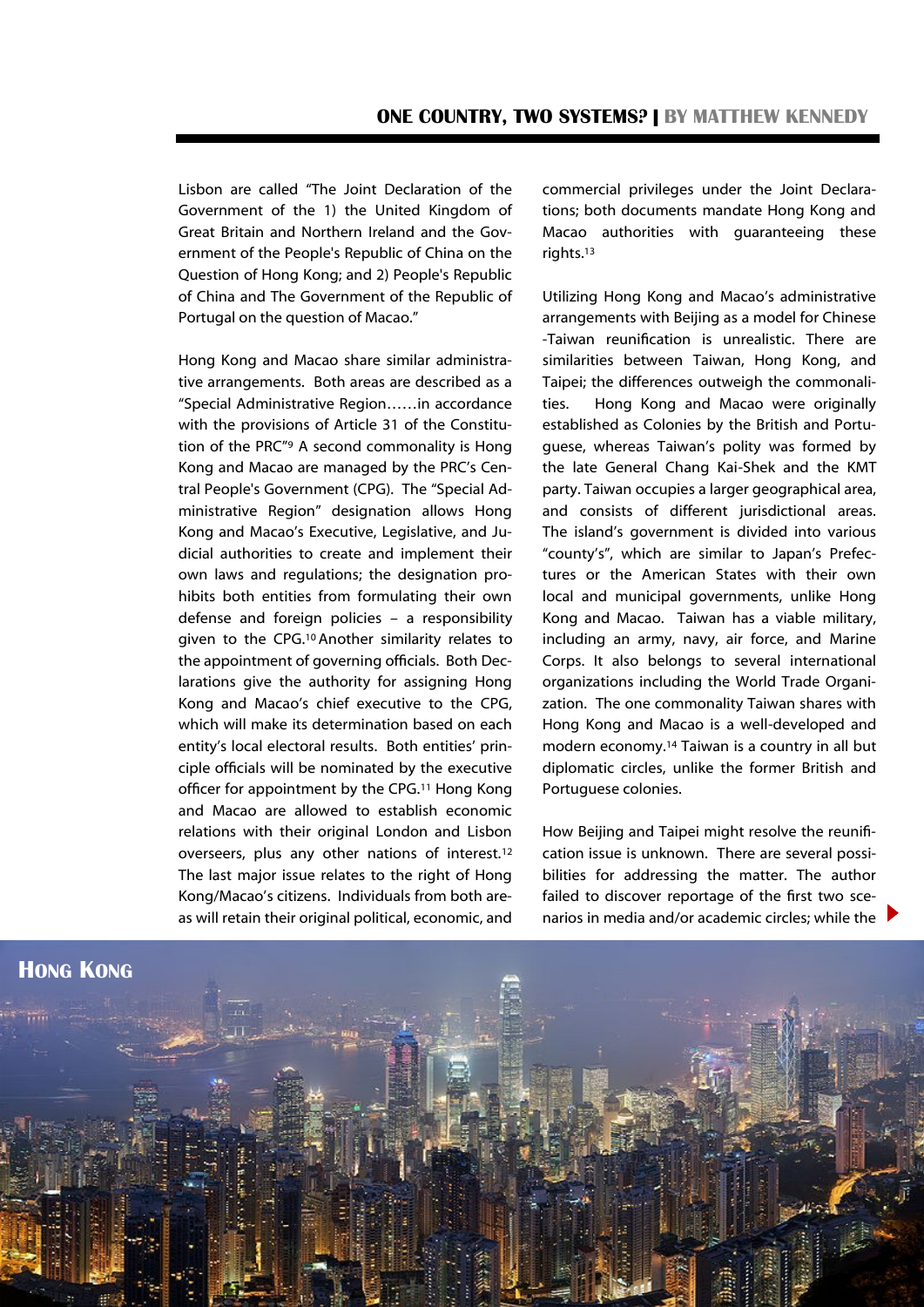final model was suggested by Dr. Cal Clark from Auburn University.

- First, China's acceptance of Taiwan's status under the condition that Taipei officially designates itself as "The Republic of Taiwan", not the "Republic of China".
- Second, Beijing's unofficial acknowledgement of Taipei's independence with the agreement that Taiwan does not report China's policy reversal in media circles.
- A final possibility is for reunification to occur via an EU type model as suggested by Dr. Cal Clark.<sup>15</sup>

The last option is the most unlikely. It would entail Beijing allowing Taipei to possess an equal vote in all political, economic, military, and foreign affairs decisions. It's probably the least viable scenario considering the CCP might argue Taiwan only represents of a fraction of China's citizenry (even those living outside the Mainland would not equal the PRC's population numbers). Nothing can be discounted, especially an idea an implausible as the above.

Any resolution of the dispute must entail a settlement whereby both sides maintain a perceptual credibility in the constituents' view – any agreement jeopardizing this tenet could have political consequences for the party seen making concessions. This component of any accord may be the hardest to achieve since both sides' positions are clear and seemingly inflexible.

Resolving the matter will probably occur via a currently unthoughtof solution plus a new generation. Beijing and Taiwan's present leadership are directly or indirectly tied to policies neither are apparently unwilling to deviate from. The other aspect is probably a historical linkage to the leaders and events resulting from the Chinese Civil War. There is a strong possibility the leaders on both sides of the Taiwan Strait have family members who were involved in

the conflict – fathers, uncles, cousins, or related kin. The connection may be creating a situation where pragmatism is non-existent. The reunification issue may be settled once a new generation takes the reins in Beijing and Taipei; a generation several decades removed from the events of 1949 plus who are willing to consider a new approach and/or visit old, previously discounted solutions.

#### **Conclusion**

The Taiwan controversy is one of the simplest, yet most complex issues to resolve. Its simplicity is that the problem could be resolved within a short -period, yet there might be strategic ramifications for the party seen as making concessions (under the current political climate at least). Taiwan is an

### **Any agreement between Beijing and Taipei over the reunification issue will probably not occur in the foreseeable future.**

independent country for all intents and purposes. It has a well-defined political system, a modern economy, and military. What Taipei lacks is a diplomatic acknowledgement necessary for Taiwan to function as a standard international player; it's a problem Beijing is stymieing because of the "One China" issue. Any agreement between Beijing and Taipei over the reunification issue will probably not occur in the foreseeable future. This will only change if Chinese or Taiwanese policymakers develop a political determination that may adversely impact their professional livelihood. The question is how high priority is the issue among Beijing/Taipei's leadership? And is it a significant enough concern to make the potential sacrifices necessary to resolve the decades-old issue? The existing evidence is that the subject is a secondary matter, plus neither side is willing to make the concessions needed to end the dispute. The stalemate over the reunification issue will most likely remain for the foreseeable future consequently.